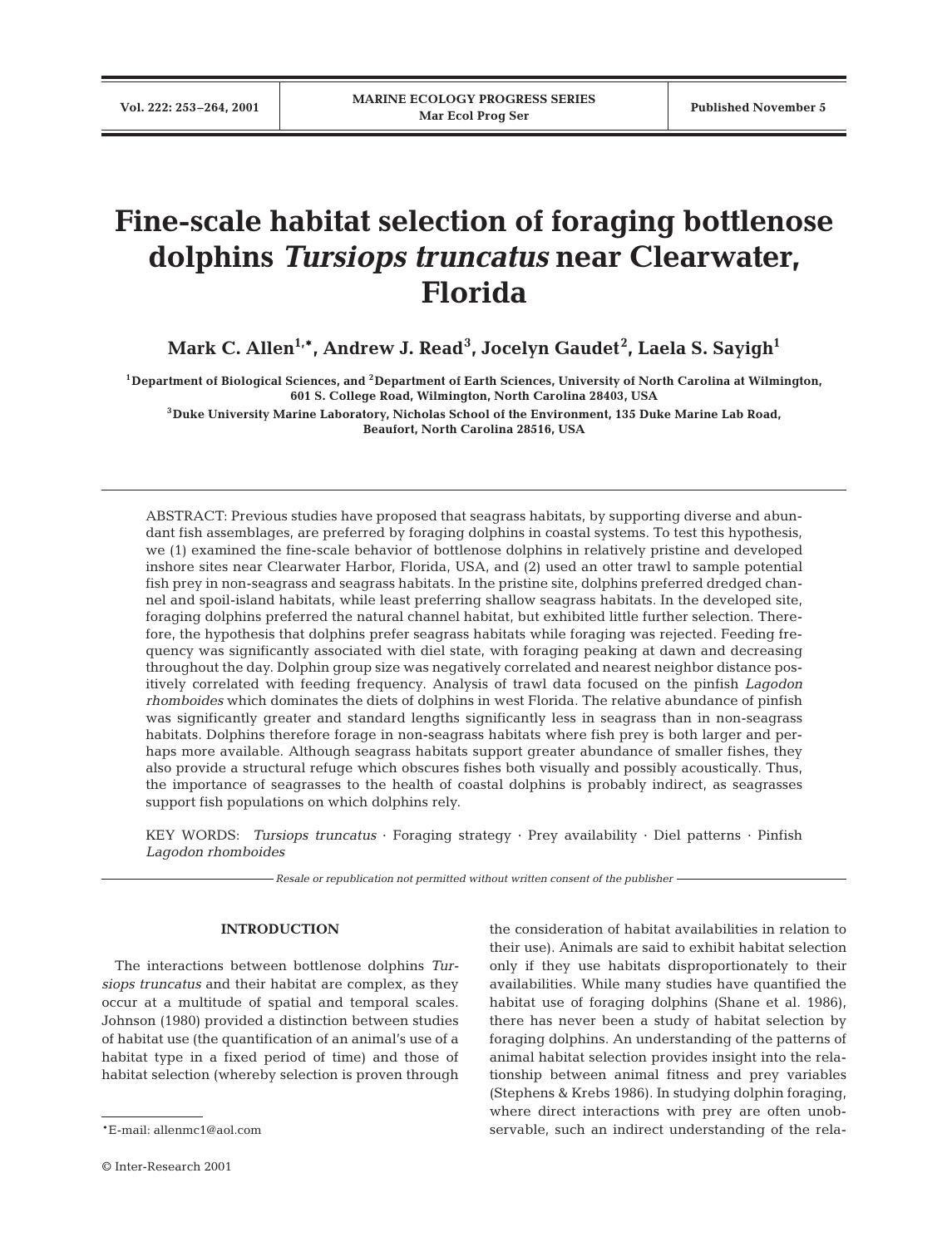tionships between dolphins and their prey is particularly valuable.

Additionally, no prior research has attempted to rigorously quantify habitat usage of foraging dolphins on a fine spatial scale. This lack of attention is surprising, as dolphin foraging (the location and pursuit of prey) and feeding (capture and handling of prey) occur over scales of 10s to 100s of meters. Meentemeyer & Box (1987) proposed that any ecological study must match the spatial and temporal scale of sampling to the process being studied. If a system is studied at an inappropriate scale, the results may reflect artifacts of scale rather than salient patterns or dynamics of the system (Wiens 1989). Wiens further proposed that fine-scale studies may reveal considerable detail about biological mechanisms underlying patterns. Therefore, important interactions between dolphins and their prey may only become apparent with fine-scale studies. Finally, no studies on the foraging patterns of coastal dolphins have directly sampled prey.

Our current understanding of the relationship between bottlenose dolphins, their habitat and prey has stemmed from studies at many spatial scales. Waples (1995) documented seasonal shifts in bottlenose dolphin distribution in Sarasota Bay, Florida, from deepwater passes and channels in the winter to shallow seagrass flats in the summer. These shifts were presumed to occur in response to seasonal movements of a prey species, the striped mullet *Mugil cephalus*. Ballance (1992) identified high relative abundance and feeding frequencies of bottlenose dolphins near the mouth of an estuary in the Gulf of California, Mexico. Ballance proposed that the increased use of estuarine habitat relative to use of adjacent open waters was associated with increased prey abundance stemming from high estuarine biological productivity. Barco et al. (1999) linked changes in seasonal patterns in the relative abundance of bottlenose dolphins with shifts in water temperature near Virginia Beach, Virginia. The relationship between changes in relative abundance of dolphins and prey availability, if any, was unclear. Hanson & Defran (1993), near San Diego, California, found bottlenose dolphins used structural features (i.e. nearshore reefs, offshore kelp beds) while feeding, and proposed that these patterns were associated with patterns of prey distribution and abundance.

Fine-scale studies along Florida's west coast have qualitatively described dolphin habitat use in relation to prey variables. Shane (1990a) associated bottlenose dolphin feeding-behavior with areas of abundant seagrass habitats and strong currents near Sanibel Island, Florida. Scott et al. (1996) observed that bottlenose dolphins in Sarasota Bay, Florida often fed over shallow seagrass meadows, perhaps in response to the daily movements of mullet. Analyses of stomach contents of

stranded dolphins along Florida's coast have provided more quantitative information about the relationship between dolphins and their prey. Barros (1993) documented a predominance of fishes associated with seagrasses in the stomachs of inshore dolphins from the Indian River Lagoon, Florida. Barros & Wells (1998), in studying the stomach contents of stranded dolphins in Sarasota Bay, Florida, documented the prevalence of pinfish *Lagodon rhomboides*, pigfish *Orthopristis chrysoptera*, spot *Leiostomus xanthurus* and striped mullet *Mugil cephalus* in dolphin diets. Given that these fishes are associated with seagrasses, Barros & Wells concluded that seagrass habitat is important to the health of coastal dolphin populations. They further linked past field observations of stranded dolphins with their findings, suggesting that the relationship between dolphins and seagrass habitats is direct.

The present study was designed to quantitatively assess the fine-scale interactions between foraging dolphins, their habitat (directly) and their prey (indirectly). Based on prior studies of dolphin foraging along the west coast Florida (Shane 1990a, Scott et al. 1996, Barros & Wells 1998), we tested the hypothesis that dolphins preferred to forage in seagrass habitats. We attempted to characterize the relative abundance of prey by sampling fishes in seagrass and nonseagrass habitats. From these field studies, a testable hypothesis of dolphin foraging strategies was developed.

## **MATERIALS AND METHODS**

**Study area.** The study area consisted of 2 inshore sites located along west central Florida. Two sample sites were chosen to (1) test for similarity in patterns of habitat use by geographically distinct groups of bottlenose dolphins, and (2) assess impacts of anthropogenic influences on these patterns. Habitat types were defined by water depth (1, 2 or 4 m) and vegeta-

Table 1. Habitat-type descriptions and abbreviations used in text, figures and tables

| Seagrass<br>present? | Water<br>depth | Description     | Habitat<br>type |
|----------------------|----------------|-----------------|-----------------|
| No                   | $5 - 6$ m      | Natural channel | naCH            |
| No                   | $5 - 6$ m      | Dredged channel | drCH            |
| No                   | $0.5 - 1$ m    | Spoil island    | SP              |
| No                   | $0.5 - 1$ m    |                 | $NS1$ m         |
| No                   | $1 - 2$ m      |                 | $NS2$ m         |
| No                   | $2 - 4$ m      |                 | $NS4$ m         |
| <b>Yes</b>           | $0.5 - 1$ m    |                 | $SG1$ m         |
| Yes                  | $1 - 2$ m      |                 | $SG2$ m         |
| Yes                  | $2 - 4$ m      |                 | SG4 m           |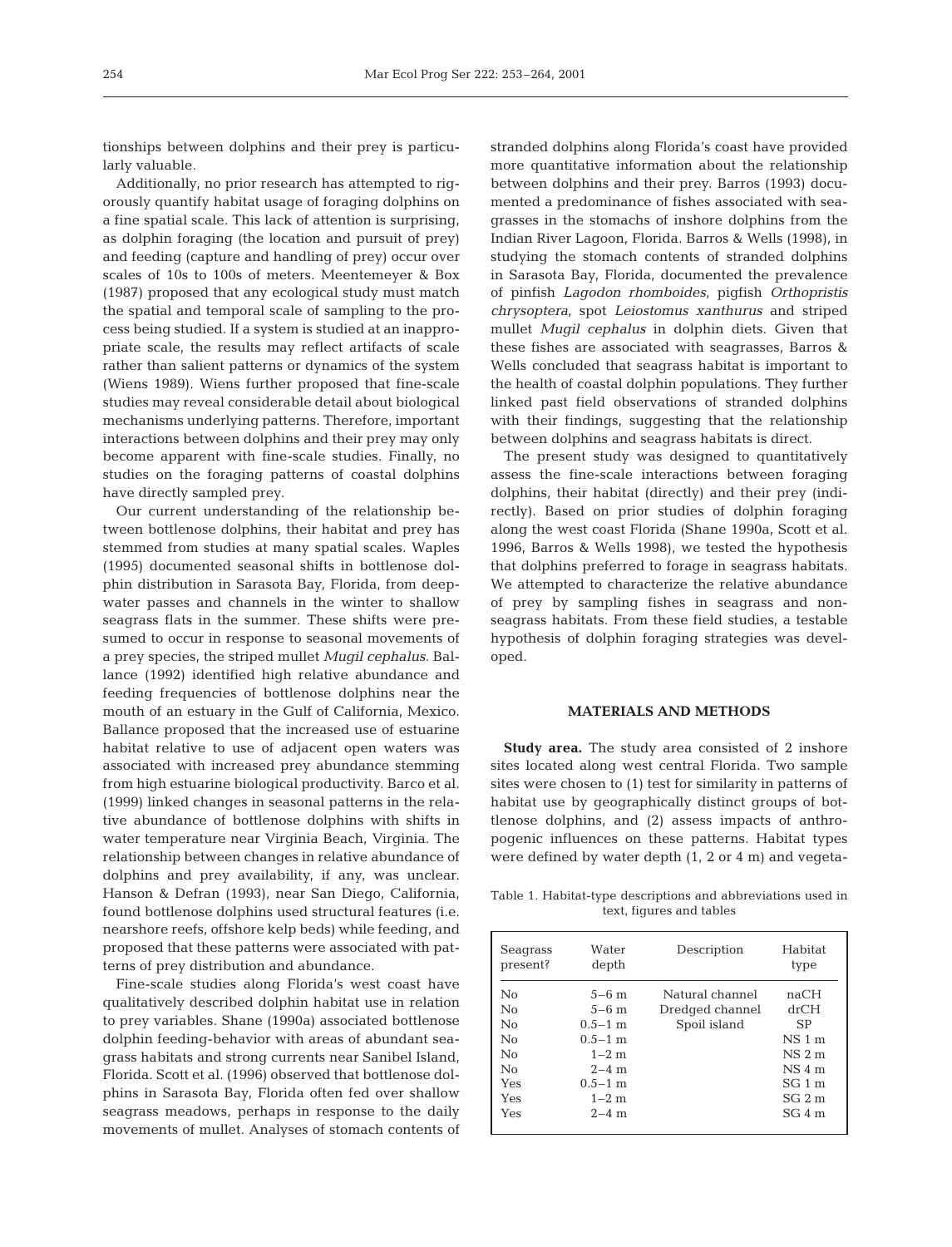tion (seagrass present [SG] or no seagrass present [NS]) or anthropogenic features (dredged channels [CH] or spoil islands [SP]). Descriptions of habitat types that will be used throughout this paper are provided in Table 1.

The Anclote Key site (Fig. 1) (28.14°N, 82.82°W) was a relatively open embayment covering  $146.6 \text{ km}^2$ . The study area extended from the shoreline west to a series of widely spaced barrier islands which provided partial protection from the Gulf of Mexico. Patchy and continuous seagrass beds, primarily *Thalassia testudinum* and *Syringodium filiforme* (Zieman & Zieman 1989), dominated the habitat, comprising nearly 66% of the total area. Water depths within Anclote Key were 5 to 6 m in the passes and channels, and otherwise ranged from 1 to 4 m during low tide. Anclote Key had few dredged channel or spoil-island features, comprising only 2%  $(2.82 \text{ km}^2)$  of the total area, and vessel traffic was low. Anclote Key was therefore considered a relatively pristine site and exhibited a diversity of habitat types (Fig. 2).

The John's Pass site (Fig. 1) (27.79°N, 82.77°W) was, in contrast, a relatively con-

stricted waterway covering only 17.2 km<sup>2</sup>. John's Pass was distinct from Anclote Key, as it was enclosed by extensive western barrier islands and the only access to the Gulf of Mexico was through a narrow pass. Seagrass was sparse, covering  $4\%$  (0.60 km<sup>2</sup>) of the total area. Water depths were mostly 1 to 2 m, with 4 to 6 m in the passes and channels. Anthropogenic impacts were substantial in John's Pass, with dredged channel and spoil-island habitats comprising  $8\%$  (1.4 km<sup>2</sup>) of the total area and heavy vessel traffic from nearby marinas and boat rental facilities. John's Pass was considered a developed site and exhibited a relatively low diversity of habitat types (Fig. 2).

**Data collection: habitat selection and behavior.** Data were collected from May to August in the summers of 1997 and 1998. *Tursiops truncatus* were sampled using a combination of focal animal observations with instantaneous data sampling (Altmann 1974) and photo-identification (Würsig & Würsig 1977, Würsig & Jefferson 1990). Sampling occurred in both Anclote Key and John's Pass in the summer of 1997, but in 1998 sampling occurred exclusively at Anclote Key, as it provided a greater diversity of habitats. Sampling was conducted from 05:30 to 15:00 h.

Sites were surveyed from a 24' 7.3 m outboard vessel traveling at a speed of 20  $km h^{-1}$ . Dolphins were located by following a route which sampled all habitat types in a direction chosen at random.



Fig. 1. Study sites Anclote Key and John's Pass, near Clearwater Harbor, Florida

When a group of dolphins was encountered, we selected an individual (the focal individual) with a distinctively marked dorsal fin. Dorsal fins were identified by scarring patterns, notches on the trailing edge of the fin, or the shape of the fin. The dorsal fin of the focal individual was photographed for later verification of identification (Würsig & Jefferson 1990).

To maximize sample sizes of individual dolphins, preference was given to individuals not previously followed (although multiple follows of the same individual did occur). Individuals who were in close proximity



Fig. 2. Proportional area of habitat types in Anclote Key and John's Pass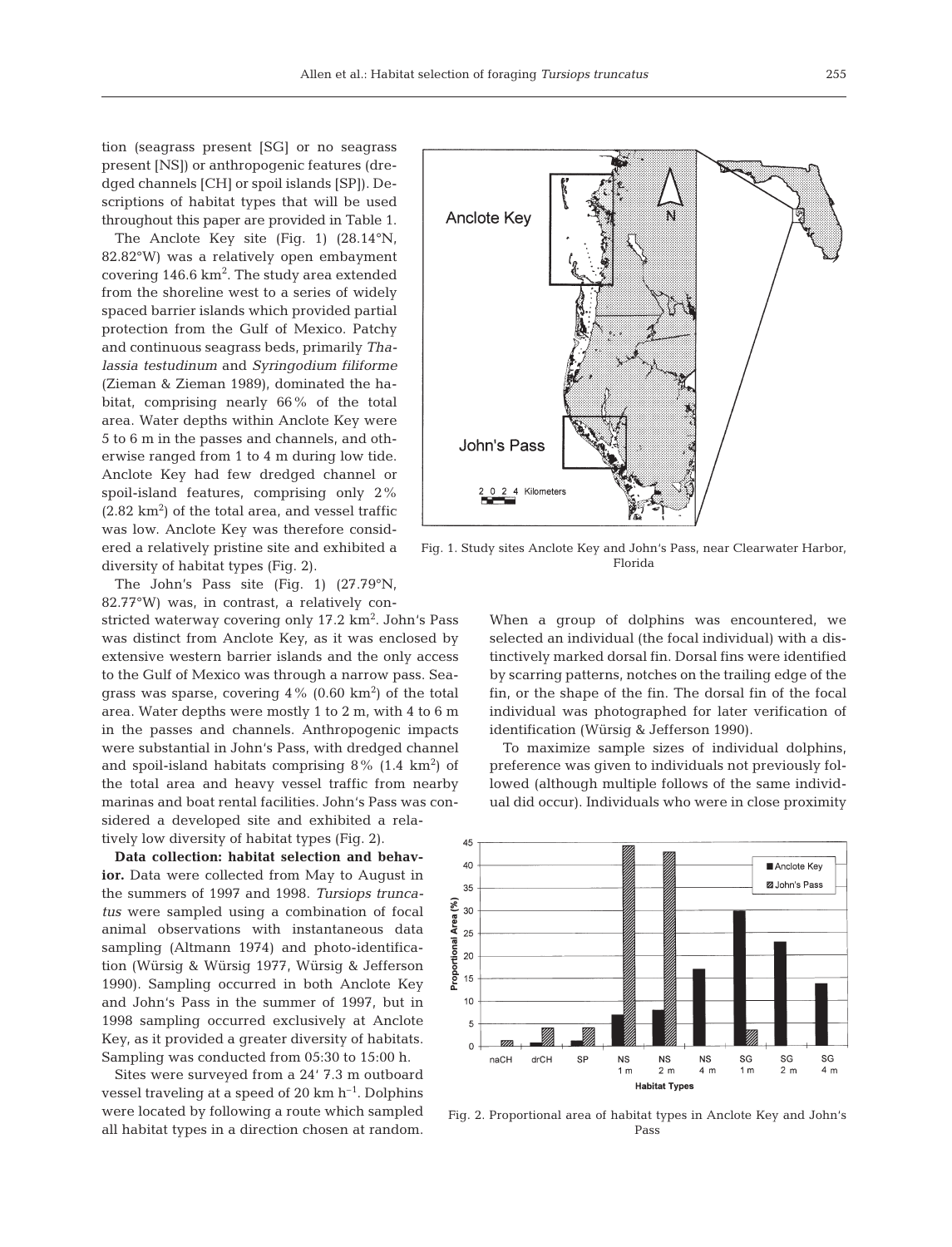to previously followed dolphins during photo-identification were not sampled, to maximize independence of the dataset. Focal individuals were followed at a range of approximately 100 m (Ballance 1990). Data were recorded at 3 min intervals (Shane 1990a, Waples 1995), and consisted of the location of the focal individual, its activity, group size and group spread (all of which are defined below). All data were recorded on an Apple Newton 130 palmtop computer.

Location was determined using a Garmin GPS 120 receiver calibrated with a real-time Garmin GBR 21 Differential Beacon Receiver, which provided spatial accuracy of less than 10 m (Garmin Corporation 1996). The surfacing locations of focal individuals were recorded as accurately as possible (generally within 20 m of the actual surfacing location). Location was sampled in a staggered fashion, so that the focal individual had moved well beyond the previous surfacing (minimum of 50 m) before the research vessel was moved to that location.

In the field, activity was characterized as travel, mill, feed, probable feed, social or rest using the definitions of the Sarasota Dolphin Research Program (1996). For the purposes of our analyses, activity was classified as either foraging or non-foraging. Foraging activities were identified in the field using one of the following criteria: focal individual (1) seen with fish in mouth, (2) diving deeply and rapidly presumably in pursuit of fish, (3) swirling rapidly near the surface in pursuit of fish, or (4) directly seen pursuing a fish. Due to water turbidity, the identification of foraging activity relied

primarily on observations of dolphins at the surface. Therefore, potential sampling bias exists for dolphins in deeper water, where foraging activity may have occurred but was not observed (Barros & Wells 1998).

Group size was defined as the number of dolphins (including the focal individual) within 10 m of the focal individual during its sampled surfacing (Connor et al. 1996). Group sizes were assigned to categories of 1, 2, 3–5, and >5 dolphins. Group spread was defined as the distance from the focal individual to its nearest neighbor during the sampled surfacing. Group spread was characterized by the discrete categorizations: tightly grouped (0–0.5 m), less than an average dolphin's body length (0.5–3 m), and greater than an average dolphin's body length (3+ m). These categorizations allowed accurate sampling in the field.

Any apparent interactions between the research vessel (or other vessels in the area) and the focal individual were recorded; these sampled intervals were not used in the analy-

sis, as they were not likely to be indicative of the focal individual's natural behavior.

**Data analysis: habitat selection and behavior.** To account for autocorrelation between successive observations of a focal individual (Swihart & Slade 1985) and variation in numbers of observations for each dolphin (Aebischer et al. 1993), we used individual dolphins as the fundamental sampling unit. Data derived from 1 individual over multiple sampling days were collapsed into 1 dataset. As our research question focused on dolphin foraging, we grouped observations of each individual dolphin into foraging and non-foraging datasets. A Geographic Information System (ArcView: Environmental Systems Research Institute, Inc. 1996) was used to determine patterns of habitat use for individual dolphins. Dolphin locations were overlayed on habitat maps of the Anclote Key and John's Pass study sites. As the 2 sites differed considerably in geomorphological and ecological parameters, we analyzed each site separately. A minimum of 4 data points were required for a dolphin to be considered in the analysis. This limit was derived by a power analysis comparing the variances of proportional habitat use by individual with few data points  $(n = 1...15)$  to individuals with many data points  $(n = 20)$ . A 2-sample *F*-test for variances was used to identify significant differences in variances between the datasets with few and many data points (Fig. 3). Individuals with 4 data points or greater did not exhibit variances different from those of individuals with 20 data points  $(F = 1.952, df = 31.23,$  $p < 0.051$ ).



Fig. 3. Power analysis indicating minimum number of observations included in analysis. p-values result from *F*-tests comparing habitat usages of dolphins  $(n = 1...15$  to  $n = 20)$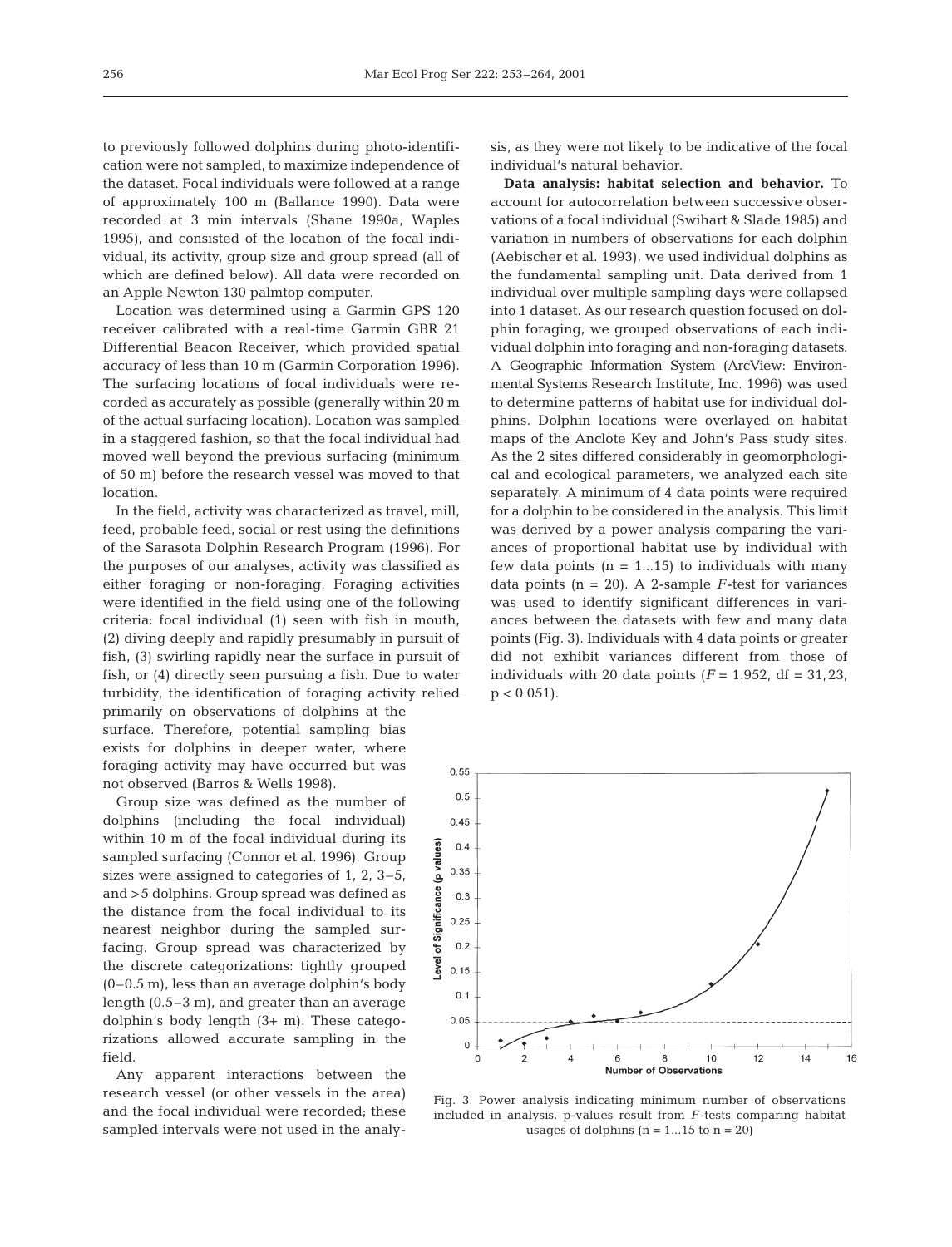Bathymetry and seagrass coverages were derived from digitized maps provided by the Florida Marine Research Institute and Southwest Florida Water Management District. Bathymetry maps were 1:40000 scale, while seagrass maps were 1:24000 scale. Due to differing classification schemes imposed on the digitized seagrass maps, we were unable to consider species composition or patch characteristics in the analysis. To minimize inaccuracies in area and distance calculations, all maps were projected in Universal Transverse Mercator (Zone 17).

Habitat selection was analyzed statistically using the method of Johnson (1980), which has been shown to be robust for sample sizes and habitat diversities similar to those in our study sites (Alldredge & Ratti 1986). A hierarchical analysis of habitat selection, as suggested by Johnson (1980) and Aebischer et al. (1993) was not feasible for this study, as the home ranges of bottlenose dolphins are often much larger than the area that can be sampled in a vessel-based study (e.g. Würsig & Würsig 1979).

We therefore employed a technique similar to that used by Arthur et al. (1996) to quantify habitat availability for each dolphin. Habitat availability was calculated as the proportion of habitat contained within a radius of each dolphin's initial sampling point. The distance radius was calculated as a product of the duration of 1 individual's focal follow (in minutes) and the average velocity of all dolphins plus 1 standard deviation (velocities calculated as  $0.817 \pm 0.433$  m s<sup>-1</sup> and  $0.700 \pm 0.350$  m s<sup>-1</sup> for Anclote Key and John's Pass sites respectively). We used this metric as it provided a more biologically relevant representation of habitat available to each dolphin. This method reduces bias because (1) it does not inflate availabilities of habitats which cannot be accessed by an animal given the duration of sampling effort, and (2) it normalizes for sampling efforts which, due to either being initiated in an area of low habitat diversity or conducted over a short period of time, are not indicative of true habitat selection (Porter & Church 1987).

For analysis of foraging activity in relation to environmental variables, we recognized the potential bias of (1) autocorrelation between successive follow observations, and (2) differing sample sizes among individuals. Therefore, each dolphin (again with 4 or more data points) was normalized (by converting numerical scores to proportions) and hence given equal consideration in the analyses. (Note: although we used individual dolphins in our analyses, we present both number of individuals and observations to reflect statistical power.)

Statistical comparisons of foraging activity were conducted using either log-likelihood ratio tests or Fisher's exact test (Sokal & Rohlf 1995). Logistic regression was

used to assess relationships between feeding frequency and time of day. Correlations were drawn between foraging frequency and categorical data using Spearman's coefficient of rank correlation (Sokal & Rohlf 1995).

**Data collection and analysis: prey.** During 5 d in August 1998, we sampled fishes in seagrass and nonseagrass habitats, both of 3 to 4 m in depth, in the Anclote Key study site. We used a 3.3 m semi-balloon otter trawl with 4.5 cm mesh (Marinovich Trawl Co., Biloxi, MS, USA), towed behind a 24' (7.3 m) outboard vessel with a 225 hp engine. Sampling was intended to provide a snapshot of fish diversity, relative abundance, and size distribution in seagrass and non-seagrass habitats. Sample sites within each habitat were selected randomly using a GIS (Geographic Information Systems) randomization routine. Each trawl was conducted for 3 min at a constant speed of 4 km  $h^{-1}$ . Captured fishes were identified to species, counted, measured (standard lengths) and then released. Sampling was rotated so that each habitat was sampled during similar tidal states and times of day at similar water depths.

Rozas & Minello (1997) identified many potential biases (e.g. inconsistent catch efficiencies for different fish species, enhanced net avoidance by larger fishes) in the use of trawl sampling to characterize fish communities. To account for these biases, comparisons were only drawn between fish of the same species captured in the 2 habitat types. Fish diversity was calculated for each trawl using the Shannon index. Mean Shannon indices were then compared statistically between habitat types using a Student's *t*-test (Sokal & Rohlf 1995). Due to the large number of zero values present in the dataset, statistical comparisons of fishes' relative abundance were made using a Wilcoxon 2-sample test (Sokal & Rohlf 1995). Fish sizes between the 2 habitat types were compared using a Student's *t*-test (Sokal & Rohlf 1995).

All mean values are reported with standard errors  $(mean \pm SE)$ .

## **RESULTS**

#### **Habitat and environmental variables**

Over the summers of 1997 and 1998, a total of 331 h were spent in the field. A total of 45 individual *Tursiops truncatus* (1914 observations) and 22 individuals (1321 observations) were followed in Anclote Key and John's Pass sites respectively. Of these, 29 individuals (432 observations) in Anclote Key and 13 individuals (448 observations) in John's Pass were included in the analysis of habitat preference for foraging dolphins. No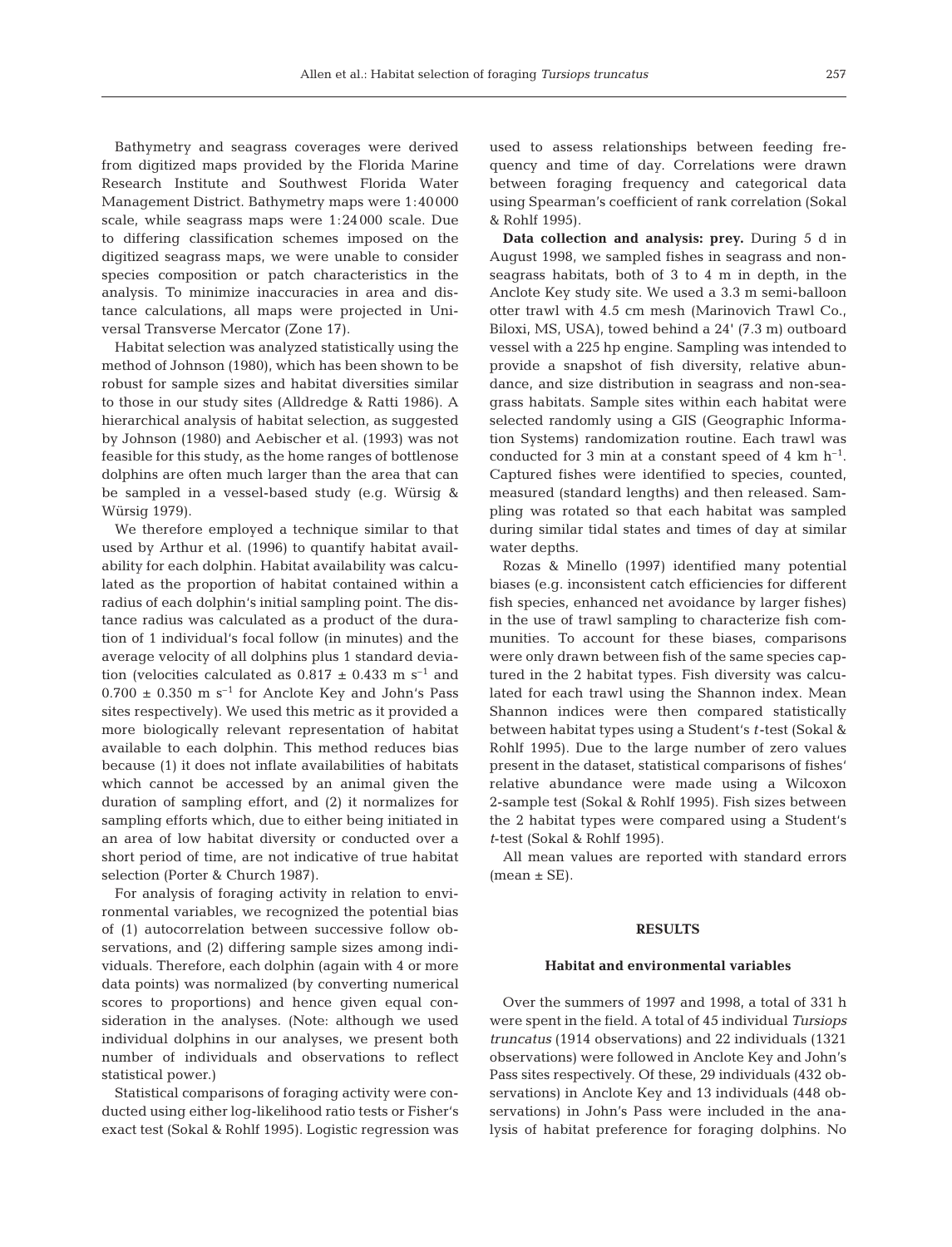Table 2. Habitat preference of foraging and non-foraging dolphins in Anclote Key. In the summaries, >>> indicates significant  $(p < 0.05)$  preference of habitat types to the left over all habitat types to the right; in the matrices,  $++-$  – – indicate significant  $(p < 0.05)$  preference and under-utilization respectively of the habitat type to the left over the habitat type above

| <b>SP</b>                                                                                                                                           | $drCH \ggg SP \ggg NS 1 m > NS 2 m > SG 4 m > NS 4 m >> SG 2 m >> SG 1 m$ |        |        |                   |         |        |         |  |
|-----------------------------------------------------------------------------------------------------------------------------------------------------|---------------------------------------------------------------------------|--------|--------|-------------------|---------|--------|---------|--|
|                                                                                                                                                     |                                                                           |        |        |                   |         |        |         |  |
|                                                                                                                                                     | NS 1 m                                                                    | NS 2 m | NS 4 m | SG 1 m            | $SG2$ m | SG 4 m | Ranking |  |
|                                                                                                                                                     |                                                                           |        |        |                   |         |        | 1       |  |
|                                                                                                                                                     |                                                                           |        |        |                   |         |        | 2       |  |
|                                                                                                                                                     |                                                                           |        |        |                   |         |        | 3       |  |
|                                                                                                                                                     |                                                                           |        |        |                   |         |        | 4       |  |
|                                                                                                                                                     |                                                                           |        |        |                   |         |        | 6       |  |
|                                                                                                                                                     |                                                                           |        |        |                   |         |        | 8       |  |
|                                                                                                                                                     |                                                                           |        |        | $+ + +$           |         |        | 7       |  |
|                                                                                                                                                     |                                                                           |        | $^{+}$ | $+ + +$           | $+ + +$ |        | 5       |  |
| <b>Non-foraging habitat preference</b> $(F_{7,35} = 36.848, p < 0.05)$<br>$drCH \ggg SP \ggg NS 2 m > NS 4 m > NS 1 m > SG 4 m >> SG 2 m >> SG 1 m$ |                                                                           |        |        |                   |         |        |         |  |
| <b>SP</b>                                                                                                                                           | NS1m                                                                      | NS 2 m | NS 4 m | SG <sub>1</sub> m | $SG2$ m | SG 4 m | Ranking |  |
|                                                                                                                                                     |                                                                           |        |        |                   |         |        | 1       |  |
|                                                                                                                                                     |                                                                           |        |        |                   |         |        | 2       |  |
|                                                                                                                                                     |                                                                           |        |        |                   |         |        | 5       |  |
|                                                                                                                                                     | $^{+}$                                                                    |        |        |                   |         |        | 3       |  |
|                                                                                                                                                     |                                                                           |        |        |                   |         |        | 4       |  |
|                                                                                                                                                     |                                                                           |        |        |                   |         |        | 8       |  |
|                                                                                                                                                     |                                                                           |        |        | $+ + +$           |         |        | 7       |  |
|                                                                                                                                                     |                                                                           |        |        | $+ + +$           | $++$    |        | 6       |  |
|                                                                                                                                                     |                                                                           |        |        |                   |         |        |         |  |

Table 3. Habitat preference of foraging and non-foraging dolphins in John's Pass. In the summaries,  $\gg$  indicates significant ( $p < 0.05$ ) preference of habitat types to the left over all habitat types to the right; in the matrices,  $+++$ ,  $---$  indicate significant  $(p < 0.05)$  preference and under-utilization respectively of the habitat type to the left over the habitat type above

| Foraging habitat preference $(F_{5,8} = 4.409, p < 0.05)$ |                                                                       |      |        |                                 |  |                      |                |  |  |
|-----------------------------------------------------------|-----------------------------------------------------------------------|------|--------|---------------------------------|--|----------------------|----------------|--|--|
| $naCH \ggg drCH > NS 2 m > SG 1 m > NS 1 m > SP$          |                                                                       |      |        |                                 |  |                      |                |  |  |
|                                                           | naCH                                                                  | drCH | SP     |                                 |  | $NS1m$ $NS2m$ $SG1m$ | Ranking        |  |  |
| naCH                                                      |                                                                       |      |        |                                 |  |                      | 1              |  |  |
| drCH                                                      |                                                                       |      |        |                                 |  |                      | $\overline{2}$ |  |  |
| SP                                                        |                                                                       |      |        |                                 |  |                      | 6              |  |  |
| $NS1$ m                                                   |                                                                       |      | $^{+}$ |                                 |  |                      | 5              |  |  |
| $NS2$ m                                                   |                                                                       |      | $^{+}$ | $^{+}$                          |  |                      | 3              |  |  |
| $SG1$ m                                                   |                                                                       |      | $^{+}$ | $^{+}$                          |  |                      | 4              |  |  |
|                                                           |                                                                       |      |        |                                 |  |                      |                |  |  |
|                                                           | <b>Non-foraging habitat preference</b> $(F_{5.17} = 9.011, p < 0.05)$ |      |        |                                 |  |                      |                |  |  |
| $naCH > drCH > NS 2 m > SG 1 m > NS 1 m > SP$             |                                                                       |      |        |                                 |  |                      |                |  |  |
| $naCH > drCH \gg > SG$ 1 m $>$ NS 1 m $>$ SP              |                                                                       |      |        |                                 |  |                      |                |  |  |
|                                                           | naCH                                                                  | drCH |        | $SP$ $NS 1 m$ $NS 2 m$ $SG 1 m$ |  |                      | Ranking        |  |  |
| naCH                                                      |                                                                       |      |        |                                 |  |                      | 1              |  |  |
| drCH                                                      | $+$                                                                   |      |        |                                 |  |                      | $\overline{2}$ |  |  |
| <b>SP</b>                                                 |                                                                       |      |        |                                 |  |                      | 6              |  |  |
| $NS1$ m                                                   |                                                                       |      | $\pm$  |                                 |  |                      | 5              |  |  |
| $NS2$ m                                                   |                                                                       |      |        | $\pm$                           |  |                      | 3              |  |  |
| $SG1$ m                                                   |                                                                       |      | $\pm$  | $\ddot{}$                       |  |                      | 4              |  |  |

individuals were found in both study sites.

Our first objective was to characterize the fine-scale relationship between foraging dolphins and their habitat. Dolphins engaged in foraging activity in Anclote Key exhibited significant patterns of habitat selection  $(F = 39.65)$ , df =  $7, 22, p < 0.05$  (Table 2). Dredged channel and spoil-island habitats were significantly preferred over all other habitat types ( $p < 0.05$ ), while SG 1 m and SG 2 m habitats were least preferred ( $p < 0.05$ ). NS 1 m, NS 2 m, NS 4 m and SG 4 m habitats fell in the middle of the rankings. In Anclote Key, dolphins engaged in non-foraging activities exhibited similar significant patterns of habitat selection (*F* = 36.85,  $df = 7$ , 35,  $p < 0.05$ ) (Table 2).

Foraging dolphins in John's Pass exhibited significant but less pronounced patterns of habitat selection  $(F = 4.41, df = 5, 8, p < 0.05)$  (Table 3). Only natural channel habitats were preferred significantly over all other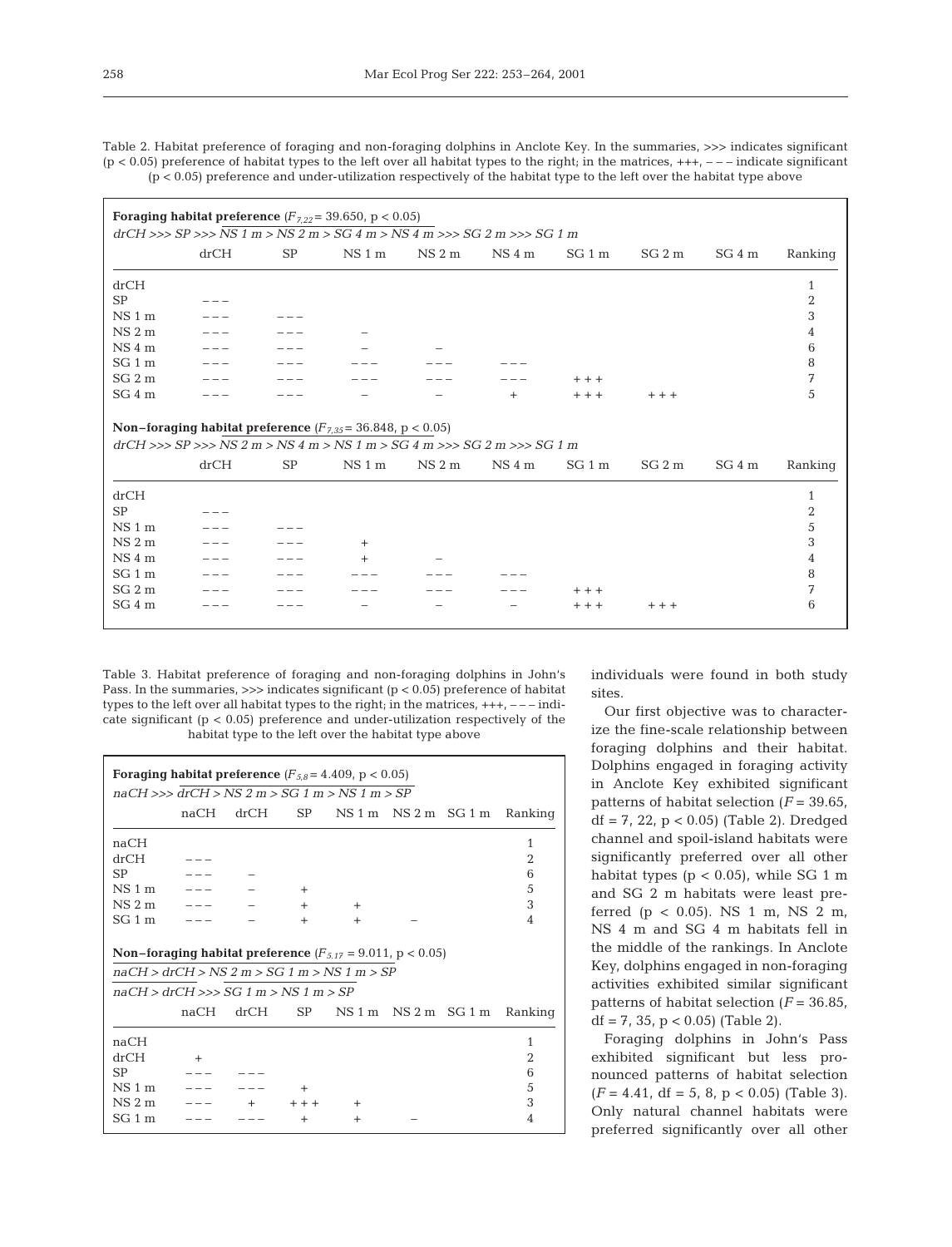

Fig. 4. Logistic regressions of foraging frequency as a function of time of day for Anclote Key and John's Pass. Lines indicate predicted probability of foraging behavior occurring at a particular time of day

habitat types ( $p < 0.05$ ); all other habitat types were statistically indistinguishable. Dolphins in John's Pass engaged in non-foraging activity showed significant preferences for natural channel and dredged channel habitats over SG 1 m, NS 1 m, and spoil-island habitats  $(p < 0.05)$   $(F = 9.01$ ,  $df = 5.17$ ,  $p < 0.05$ ) (Table 3).

Our second objective was to characterize dolphin feeding behavior in relation to environmental variables and dolphin group structure. Foraging behavior constituted  $28.5\%$  (n = 45 individuals, 1908 observations) and  $24.9\%$  (n = 22 individuals, 1307 observations) of total observations for dolphins in Anclote Key and John's Pass respectively.

Dolphin foraging was correlated with diel states at both sites (Fig. 4). In Anclote Key, foraging activity peaked at dawn (45%) and decreased as the day progressed; however, the fit of the data to the model was

not strong (n = 1918 observations;  $\chi^2$  = 65.354, r<sup>2</sup> = 0.03,  $df = 1$ ,  $p < 0.05$ ). In John's Pass, the same patterns of foraging frequency were observed with a better fit of the data to the model (n = 1325 observations;  $\chi^2$  = 230.286, r<sup>2</sup> = 0.14, df = 1, p < 0.05).

In both sites, a strong negative correlation existed between group size and feeding frequency  $(r_s = -1.000)$ , p < 0.05 for both sites) (Fig. 5). Further, a strong positive correlation was observed between nearest neighbor distance and dolphin feeding frequency at both sites  $(r_s = 1.000, p < 0.05)$ .

## **Fish sampling**

In Anclote Key, 49 and 59 trawls were conducted in seagrass and non-seagrass habitats respectively. Of these, 45 of 49 trawls in seagrass habitats and 19 of 59 trawls in non-seagrass yielded catch. A total of 24 and 12 fish species were caught in seagrass and non-seagrass habitats respectively. The diversity *(H)* of fishes was less in non-seagrass  $(H = 0.31 \pm 0.11)$  than in seagrass  $(H = 1.16 \pm 0.08)$  habitats  $(t = -5.049, df = 63,$  $p < 0.05$ ). Pinfish dominated the catches, comprising 52 and 64% of all individuals in seagrass and nonseagrass habitats respectively. Because of the limited number of fishes captured in non-seagrass trawls  $(n = 80)$ , we compared statistically only one fish species (pinfish) between habitats.

Pinfish relative abundance was an order of magnitude less in non-seagrass  $(0.27 \pm 0.07)$  pinfish trawl<sup>-1</sup>) than in seagrass (8.49  $\pm$  1.43 pinfish trawl<sup>-1</sup>) habitats  $(Z = 7.849, p < 0.05)$ . Pinfish standard length was significantly greater in non-seagrass  $(111.9 \pm 3.7 \text{ mm})$ than in seagrass  $(74.3 \pm 0.8 \text{ mm})$  habitats  $(t = 9.978,$ df = 411,  $p < 0.05$ ) (Fig. 6).



Fig. 5. Foraging frequency versus (a) group size and (b) group spread at Anclote Key and John's Pass. Sample sizes shown at base of bars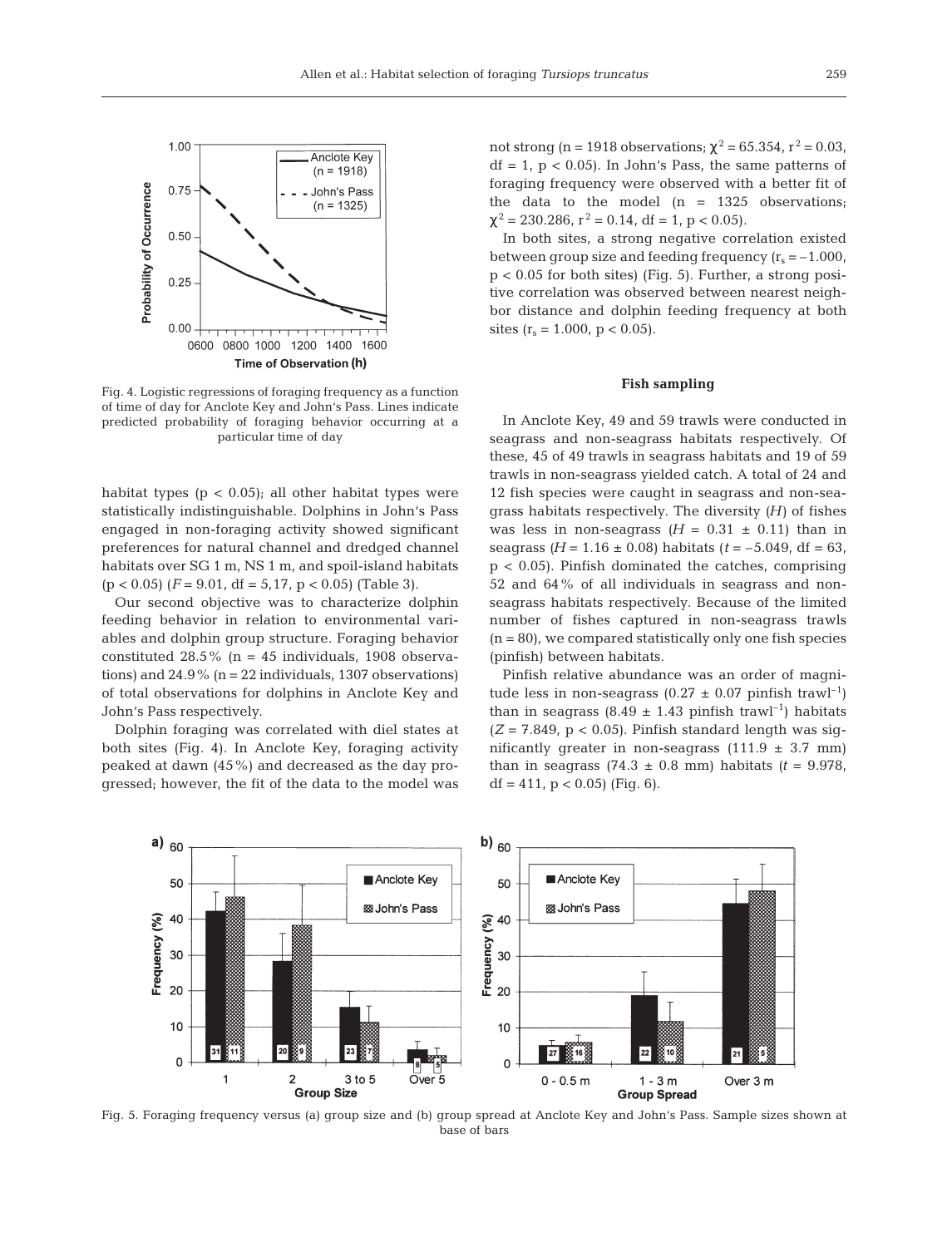

Fig. 6. Frequency distributions of pinfish standard lengths from seagrass and non-seagrass trawls

## **DISCUSSION**

## **Habitat selection**

Patterns of habitat selection by foraging *Tursiops truncatus* in both Anclote Key and John's Pass do not support the hypothesis that bottlenose dolphins feed preferentially in seagrass habitats. In Anclote Key, foraging dolphins least preferred shallow seagrass habitats and most preferred dredged channel and spoil-island habitats. In John's Pass, the only habitat preference exhibited by foraging dolphins was for natural channels.

These observations are in contrast to the conclusions of previous observations of habitat use by coastal bottlenose dolphins. Shane (1990a) found that dolphins near Sanibel Island, Florida, fed mostly in shallow water and in areas of abundant seagrasses. Scott et al. (1990) and Wells (1992) proposed that bottlenose dolphins in Sarasota Bay, Florida, feed in shallow seagrasses where mullet are present. Waples (1995), studying the same Sarasota system, concluded that dolphins fed predominantly in shallow seagrass habitats during summer months, but shifted to feeding in deep-water passes in the winter. Barros & Wells (1998) noted that fishes associated with seagrass were common in the diet of dolphins from Sarasota.

Differences in the conclusions drawn from the present study and those described above are probably related to the different approaches used, and particularly to the scale addressed in sampling and analysis. This study is the first to: (1) employ sampling at a finescale; (2) derive habitat availabilities from maps of similar spatial resolution; and (3) apply habitat selection statistics. Had our scale of sampling been less resolute (e.g. recording dolphin locations with less accuracy or calculating habitat availability using coarse-scale data), we likely would have concluded that dolphins prefer seagrass habitats while foraging. Further, had we characterized habitat usage rather than habitat selection by foraging dolphins, our results would have been inconclusive.

We propose that dolphins in our study sites use structural features, such as dredged or natural channels and spoil islands, as a means of enhancing the efficiency of prey detection or capture. The use of structure during foraging has been noted for many coastal bottlenose dolphins. Shane (1990a) observed dolphins in Sanibel Island foraging frequently near bridge structures and regions of high water current. Hanson & Defran (1993) found that Pacific coast bottlenose dolphins fed on

nearshore reefs as opposed to bare sand habitats. Hoese (1971) and Petricig (1993) documented dolphins feeding on steep mud banks in tidal marshes in Georgia and South Carolina, respectively. Silber & Fertl (1995), in the Colorado River Delta, Mexico, characterized bottlenose dolphins utilizing a sand beach as a platform on which to strand prey.

The congruency of habitat preference in both study sites between foraging and non-foraging dolphins suggests 2 possible behavioral models for dolphin habitat selection. Dolphins may prefer habitats for reasons not associated with prey, such as social behavior or predator avoidance, and simply feed when the opportunity presents itself, or dolphins may prefer habitats where they have a high probability of locating and capturing desirable prey. We cannot address the first hypothesis, as only long-term studies can characterize the influence of social behavior and predation on dolphin habitat preference. However, this study does support the hypothesis that foraging drives dolphin habitat preference.

### **Fish data**

Our findings of greater fish diversity in seagrass than in non-seagrass habitats are well supported in the fish literature (e.g. Orth & Heck 1980, Connolly 1994, Gray et al. 1996). The structure of submerged aquatic vegetation provides a complex habitat for both juvenile and adult fishes (e.g. Sogard et al. 1989a). The numerical dominance of pinfish in both seagrass and non-seagrass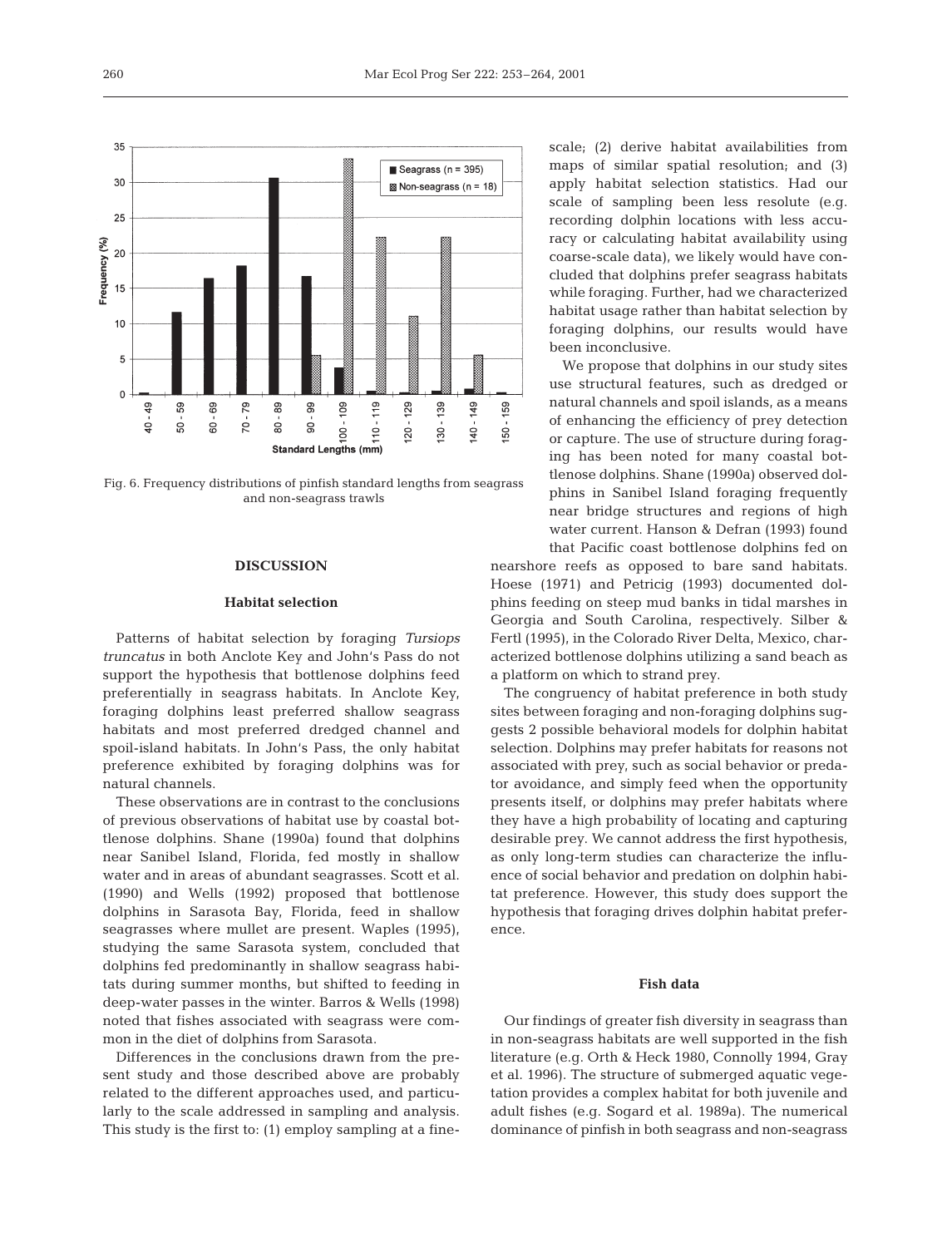trawls reinforces the premise that pinfish are important in fish communities along Florida's coast. Similar trawl studies conducted in Florida Bay (Thayer & Chester 1989), the northeast Gulf of Mexico (Jordan et al. 1997), and the Indian River lagoon, Florida (Stoner 1983), also reported pinfish as one of the most abundant fishes in both vegetated and unvegetated habitats.

We used pinfish as our comparative metric between seagrass and non-seagrass trawl data because they are one of the most abundant prey in bottlenose dolphin diets along Florida's west coast. Barros & Wells (1998) found pinfish to dominate the diets of bottlenose dolphins in Sarasota Bay both in frequency of occurrence (56.3%) and biomass (68.4%). Barros & Odell (1990), in analyzing the gut contents of stranded bottlenose dolphins along Florida's west coast, also found pinfish frequency of occurrence to be higher than other fish species. The relative abundances and size distributions of pinfish should, therefore, be an important factor in shaping habitat preference by bottlenose dolphins.

#### **Environmental variables**

Observed foraging frequencies in Anclote Key (29%) and John's Pass (25%) were similar to frequencies reported for other coastal dolphin communities. Using comparable methods, Shane (1990a) found feeding frequencies of 27.5% for bottlenose dolphins near Sanibel Island, Florida. Waples (1995) reported substantially lower feeding frequencies of 13% for Sarasota Bay, Florida dolphins, but suggested that her classification of feeding behavior may have been conservative. Mullin (1988), using aerial surveys, found feeding frequencies of 25% by bottlenose dolphins along the Gulf coast of Mississippi. Hanson & Defran (1993) found Pacific coast bottlenose dolphin groups near San Diego, California, to exhibit feeding frequencies of 19%.

The relationship between dolphin foraging frequency and diel state at both sites is consistent with many other behavioral studies of coastal bottlenose dolphins in North America. Bottlenose dolphins have been shown to exhibit crepuscular feeding peaks along the coasts of Florida (Shane 1990a, Waples 1995, Clement & Morris 1998), California (Hanson & Defran 1993, Tepper & Defran 1995) and Texas (Shane 1990b, Bräger 1993). These feeding peaks probably reflect peaks in fish activity. Sogard et al. (1989b) in Florida Bay reported crepuscular peaks in activity for pinfish and striped mullet, both significant components of bottlenose dolphin diets along Florida's west coast (Barros & Odell 1990, Barros & Wells 1998).

A secondary feeding peak by dolphins in the late afternoon was not identified in our study, but this finding is probably an artifact of sampling. Our sampling effort was focused from dawn until mid-afternoon (approximately 15:00 h) and did not extend into late afternoon periods when daylight wanes, or into the evening or nighttime hours. Day & Defran (1995) provided evidence that nocturnal feeding is more frequent than diurnal feeding for Pacific coast bottlenose dolphins. Therefore, foraging frequencies reported in this and other studies may not reflect the true proportion of time dolphins spend foraging over a 24 h period.

The results of this study indicate that coastal bottlenose dolphins feed solitarily. These results agree with previous observations of foraging toothed whales, which demonstrate that toothed whales targeting nonschooling prey tend to forage individually, while those targeting schooling prey tend to forage cooperatively (Würsig 1986). Prey of dolphins in Sarasota Bay is mostly non-schooling (pinfish, pigfish, spot) and only occasionally schooling (mullet) (Barros & Wells 1998). Shane (1990a) in Sanibel Island concluded from both group size and group geometry that bottlenose dolphins fed individually rather than cooperatively. In general, coastal bottlenose dolphins are found in small groups while feeding in Florida (Waples 1995: 3.9 individuals), Mississippi (Mullin 1988: solitary), Texas (Shane 1990b: 3.8) and Australia (Waples & Gales 1998: solitary).

# **Hypothesis of dolphin foraging behavior: integration of habitat, environmental and prey variables**

Dolphins in waters of poor visibility rely heavily on acoustic sensing of their environment (Morris 1986). Studies of coastal dolphins have found evidence for both active (echolocation) and passive (listening) detection of prey. Jones & Sayigh (1998) found low overall rates of echolocation (2.7%) for free-ranging bottlenose dolphins in Sarasota Bay. When engaged in foraging behavior, however, dolphins echolocated in 70% of sampling intervals. Barros & Myrberg (1987) noted the prevalence of soniferous fishes (e.g. Sciaenidae, Haemulidae) in the stomachs of stranded bottlenose dolphins in the southeastern US, and proposed that passive listening is an important component of dolphin foraging strategies. Barros & Odell (1990) also found a predominance of soniferous fishes (Sciaenidae) in the stomachs of stranded dolphins in the Gulf of Mexico. Morris (1986) suggested that the most ecologically sensible strategy for foraging dolphins is passive listening, as dolphins would not warn their prey or alert predators by producing sound themselves.

Therefore, the availability of prey to bottlenose dolphins is likely to be a function of sound production of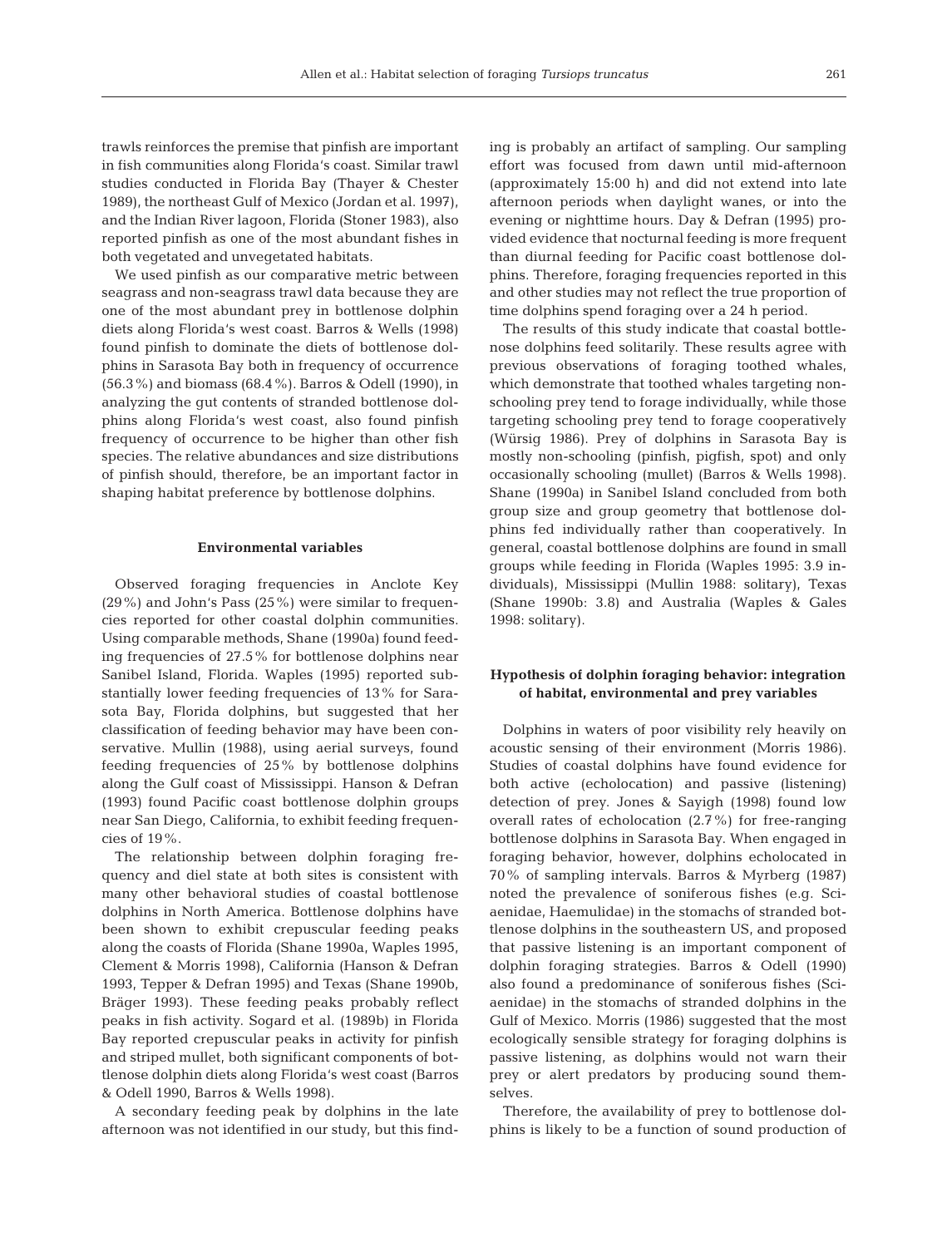fishes and consequent detection by dolphins. All important prey of dolphins in Sarasota Bay (Barros & Wells 1998), with the exception of mullet, produce sound (Fish & Mowbray 1970). The true availability of these fishes to foraging dolphins, however, may be influenced by the habitats in which they reside. Seagrass habitats, although supporting greater fish abundance, may actually decrease fish availability by impairing detection by dolphins. We propose the following possible mechanisms by which this impairment could occur: (1) seagrass blades may act as baffles, attenuating fish sounds produced within the bed; (2) seagrass blades may diffuse high-energy echolocation pulses, thereby returning noisy signals to the dolphin; (3) ambient noise in the seagrass beds, arising from the prevalent acoustic activity of snapping shrimp (Knudsen 1948), may obscure fish sounds; and (4) prey may hide in the seagrass structure. Thus, it is possible that dolphins forage less frequently in habitats of structural complexity, such as seagrass meadows, because their ability to detect prey in these habitats is reduced.

The simpler structure of non-seagrass habitats, by offering fewer refuges for fishes, may increase the probability of capture and reduce pursuit time. Further, structural features such as the steep sides of channels and spoil islands may be used by dolphins to trap prey. These features may limit prey escape-responses.

Dolphins may also maximize their energetic intake by foraging in habitats where large prey occur. In Anclote Key, pinfish were significantly larger in nonseagrass than seagrass habitats. In Sarasota Bay, Florida, the average standard length of pinfish in bottlenose dolphin stomachs was  $110 \pm 13.7$  mm (Barros & Wells 1998). This length is virtually identical to the mean length of pinfish captured in non-seagrass habitats, suggesting that dolphins may target larger pinfish in unvegetated habitats. Although seagrass habitats contain a great abundance of juvenile and small adult fishes (e.g. Livingston 1984, Sogard et al. 1989a), dolphins may not target these smaller fishes, as the energetic costs of pursuit and capture may outweigh the energetic intake. Further supporting the hypothesis of size selection, Barros & Wells (1998) found most fishes in dolphin stomachs to be adults. Two of these fishes, pigfish and spot, exhibit ontogenetic shifts in habitat use, whereby juveniles reside in seagrass habitats and adults feed benthically (Parker 1971, Manooch 1984). Presumably then, dolphins capture adults of these species over non-seagrass habitats.

#### **Importance of seagrass habitats**

Seagrasses are critical to the health of the fish populations on which dolphins rely (Barros & Wells 1998). Therefore, seagrasses are indirectly important to the health of coastal dolphin populations. It is likely that the degradation of seagrasses and consequent declines in fish populations in coastal habitats would necessitate changes in the foraging strategies of dolphins.

Harris & Kangas (1988) suggested that conservation measures for wide-ranging species (i.e. large mammals) should focus more on the scale of an animal's range (landscape) rather than subsets of an animal's range (habitats). Our study has shown the value of understanding fine-scale interactions between wideranging mammals and their habitat, and through this information we can begin to establish direct links between the health of organisms and the prey populations on which they rely. We do not regard this study as a comprehensive evaluation of questions regarding foraging dolphins and their habitats; rather, we hope that it will provide a quantitative foundation from which future hypotheses regarding fine-scale foraging strategies by dolphins may be formulated and tested.

*Acknowledgements.* We thank D. A. Pabst and C. T. Hackney for comments on this manuscript. We also thank the staff at the Clearwater Marine Aquarium, notably M. Baran, C. Koberna, and D. Kellenberger for their vital assistance in this research. P. Anderson, S. Diaz, J. Pierce, K. Powell, K. Snelling and J. Wourms were instrumental in assisting with data collection. This research was supported through a grant from the Taylor Foundation.

### LITERATURE CITED

- Aebischer NJ, Robertson PA, Kenward RE (1993) Compositional analysis of habitat use from animal radio-tracking data. Ecology 74:1313–1325
- Alldredge JR, Ratti JT (1986) Comparison of some statistical techniques for analysis of resource selection. J Wild Manag 50:157–165
- Altmann J (1974) Observational study of behavior: sampling methods. Behaviour 49:227–265
- Arthur SM, Manly BFJ, McDonald LL, Garner GW (1996) Assessing habitat selection when availability changes. Ecology 77:215–227
- Ballance LT (1990) Residence patterns, group organization, and surfacing associations of bottlenose dolphins in Kino Bay, Gulf of California, Mexico. In: Leatherwood S, Reeves RR (eds) The bottlenose dolphin. Academic Press, San Diego, p 267–283
- Ballance LT (1992) Habitat use patterns and ranges of the bottlenose dolphin in the Gulf of California, Mexico. Mar Mamm Sci 8:262–274
- Barco SG, Swingle WM, McLellan WA, Harris RN, Pabst DA (1999) Local abundance and distribution of bottlenose dolphins (*Tursiops truncatus*) in the nearshore waters of Virginia Beach, Virginia. Mar Mamm Sci 15:394–408
- Barros NB (1993) Feeding ecology and foraging strategies of bottlenose dolphins on the central east coast of Florida. PhD thesis, University of Miami
- Barros NB, Myrberg AA Jr (1987) Prey detection by means of passive listening in bottlenose dolphins *(Tursiops truncatus)*. J Acoust Soc Am 62(Suppl 1):597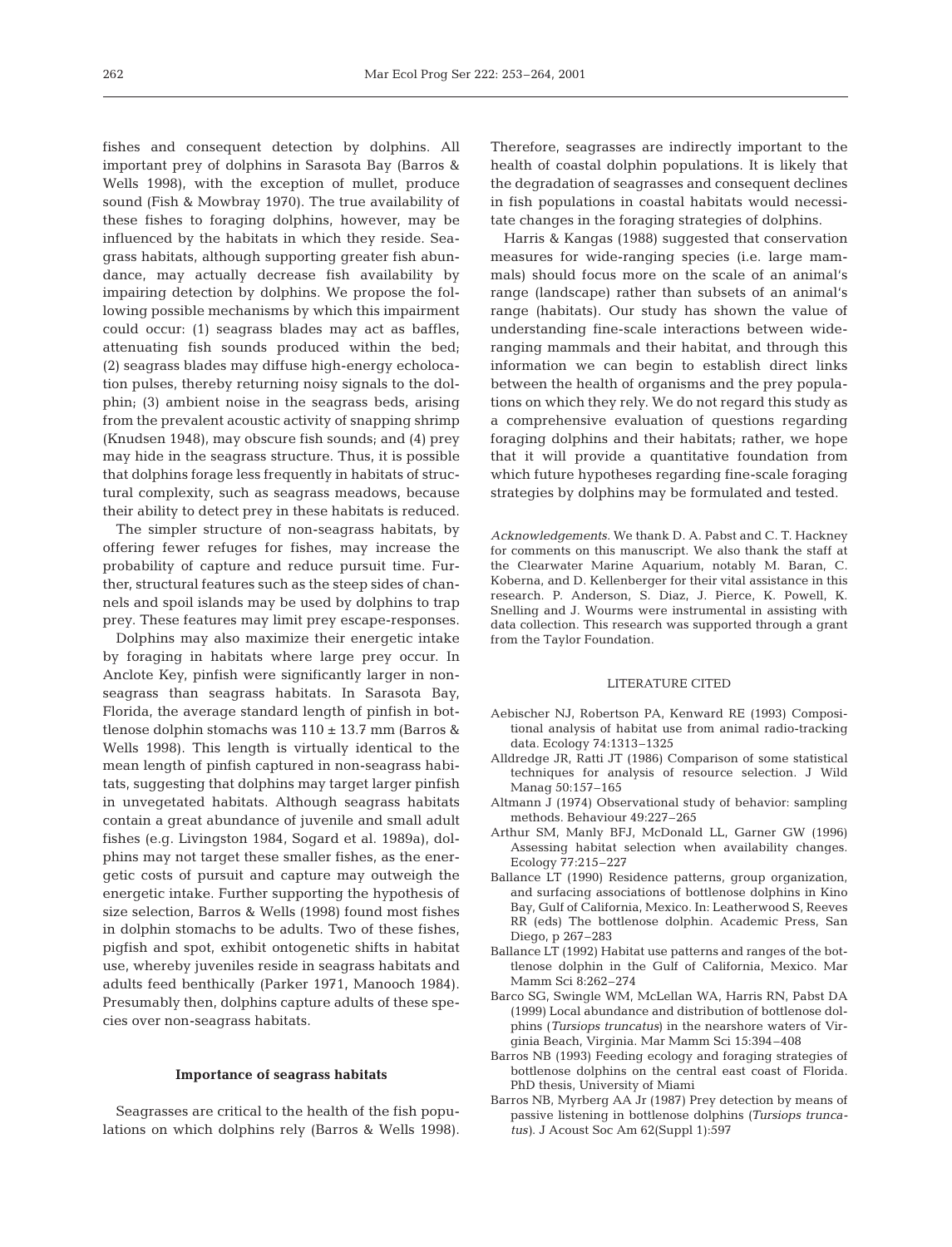- Barros NB, Odell DK (1990) Food habits of bottlenose dolphins in the southeastern United States. In: Leatherwood S, Reeves RR (eds) The bottlenose dolphin. Academic Press, San Diego, p 267–283
- Barros NB, Wells RS (1998) Prey and feeding patterns of resident bottlenose dolphins (*Tursiops truncatus*) in Sarasota Bay, Florida. J Mammal 79:1045–1059
- Bräger S (1993) Diurnal and seasonal behavior patterns of bottlenose dolphins (*Tursiops truncatus*). Mar Mamm Sci 9:434–438
- Clement DM, Morris JG (1998) Utilization of potential feeding sites by the bottlenose dolphin (*Tursiops truncatus*) in the Indian River Lagoon, Florida. In: Rommel SA, Reynolds JE III, Wells RS (eds) Proceedings of the Sixth Annual Atlantic Coastal Dolphin Conference. Mote Marine Laboratory & Eckerd College, Sarasota/St. Petersburg, p 46–50
- Connolly RM (1994) A comparison of fish assemblages from seagrass and unvegetated areas of a Southern Australian estuary. Aust J Mar Freshw Res 45:1033–1044
- Connor RC, Richards AF, Smolker RA, Mann J (1996) Patterns of female attractiveness in Indian Ocean bottlenose dolphins. Behaviour 133:37–69
- Day JR, Defran RH (1995) Nocturnal activity of Pacific coast bottlenose dolphins (*Tursiops truncatus*) in California. In: Abstracts—Eleventh Biennial Conference on the Biology of Marine Mammals. Society for Marine Mammalogy, Lawrence, KS, p 29
- Environmental Systems Research Institute, Inc. (1996) Arc-View GIS user guide. Environmental Systems Research, Institute, Inc., Redlands
- Fish MP, Mowbray WH (1970) Sounds of western north Atlantic fishes. Johns Hopkins Press, Baltimore
- Garmin Corporation (1996) Owner's and user's manual. Garmin Corporation, Olathe
- Gray CA, McElligott DJ, Chick RC (1996) Intra- and interestuary differences in assemblages of fishes associated with shallow seagrass and bare sand. Mar Freshw Res 47: 723–735
- Hanson MT, Defran RH (1993) The behaviour and feeding ecology of the Pacific coast bottlenose dolphin, *Tursiops truncatus*. Aquat Mamm 19:127–142
- Harris LD, Kangas P (1988) Reconsideration of the habitat concept. In: McCabe RE (ed) Transactions of the 53rd North American Wildlife and Natural Resources Conference. Wildlife Management Institute, Washington DC, p 137–144
- Hoese HD (1971) Dolphin feeding out of water in a salt marsh. J Mammal 52:222–223
- Johnson DH (1980) The comparison of usage and availability measurements for evaluating resource preference. Ecology 61:65–71
- Jones GJ, Sayigh LS (1998) Effects of activity and group size on vocal production in free-ranging bottlenose dolphins: implications for net detection. In: Abstracts—The World Marine Mammal Science Conference. Society for Marine Mammalogy and European Cetacean Society, Lawrence, KS, p 69
- Jordan F, Bartolini M, Nelson C, Patterson PE, Soulen HL (1997) Risk of predation affects habitat selection by the pinfish *Lagodon rhomboides* (Linnaeus). J Exp Mar Biol Ecol 208:45–56
- Knudsen VO (1948) Underwater ambient noise. J Mar Res 7: 410–429
- Livingston RJ (1984) The relationship of physical factors and biological response in coastal seagrass meadows. Estuaries 7:377–390
- Manooch CS (1984) Fisherman's guide: fishes of the south-

eastern United States. North Carolina State Museum of Natural History, Raleigh

- Meentemeyer V, Box EO (1987) Scale effects in landscape studies. In: Turner MG (ed) Landscape heterogeneity and disturbance. Springer-Verlag, New York, p 15–34
- Morris RJ (1986) The acoustic faculty of dolphins. In: Bryden MM, Harrison R (eds) Research on dolphins. Oxford Science Publications, Oxford, p 369–400
- Mullin KD (1988) Comparative seasonal abundance and ecology of bottlenose dolphins *(Tursiops truncatus)* in three habitats of the North-Central Gulf of Mexico. PhD thesis, Mississippi State University
- Orth RJ, Heck KL Jr (1980) Structural components of eelgrass (*Zostera marina*) meadows in the lower Chesapeake Bay—Fishes. Estuaries 3:278–288
- Parker JC (1971) The biology of the spot, *Leiostomus xanthurus* Lacepede, and Atlantic croaker, *Micropogon undulatus* (Linnaeus), in two Gulf of Mexico nursery areas. Sea Grant Publ. TAMU-SG-71-210:1–56
- Petricig RO (1993) Diel patterns of 'strand feeding' behavior by bottlenose dolphins in South Carolina salt marshes. In: Abstracts—Tenth Biennial Conference on the Biology of Marine Mammals. Society for Marine Mammalogy, Lawrence, KS, p 86
- Porter WF, Church KE (1987) Effects of environmental pattern on habitat preference analysis. J Wild Manag 51: 681–685
- Rozas LP, Minello TJ (1997) Estimating densities of small fishes and decapod crustaceans in shallow estuarine habitats: a review of sampling design with focus on gear selection. Estuaries 20:199–213
- Sarasota Dolphin Research Program (1996) Field techniques and photo-identification. In: Proceedings of National Marine Fisheries—Southeast Fisheries of South Carolina Photo-Identification Workshop. National Marine Fisheries Service, Washington DC, p 16–22
- Scott MD, Wells RS, Irvine AB (1990) A long-term study of bottlenose dolphins on the west coast of Florida. In: Leatherwood S, Reeves RR (eds) The bottlenose dolphin. Academic Press, San Diego, p 235–244
- Scott MD, Wells RS, Irvine AB (1996) Long-term studies of bottlenose dolphins in Florida. IBI Rep 6:73–80
- Shane SH (1990a) Behavior and ecology of the bottlenose dolphin at Sanibel Island, Florida. In: Leatherwood S, Reeves RR (eds) The bottlenose dolphin. Academic Press, San Diego, p 267–283
- Shane SH (1990b) Comparison of bottlenose dolphin behavior in Texas and Florida, with a critique of methods for studying dolphin behavior. In: Leatherwood S, Reeves RR (eds) The bottlenose dolphin. Academic Press, San Diego, p 267–283
- Shane SH, Wells RS, Würsig B (1986) Ecology, behavior and social organization of the bottlenose dolphin: a review. Mar Mamm Sci 2:34–63
- Silber GK, Fertl D (1995) Intentional beaching by bottlenose dolphins *(Tursiops truncatus)* in the Colorado River Delta, Mexico. Aquat Mamm 21:183–187
- Sogard SM, Powell GVN, Holmquist JG (1989a) Utilization by fishes of shallow, seagrass-covered banks in Florida Bay. 1. Species composition and spatial heterogeneity. Environ Biol Fish 24:53–65
- Sogard SM, Powell GVN, Holmquist JG (1989b) Utilization by fishes of shallow, seagrass-covered banks in Florida Bay. 2. Diel and tidal patterns. Environ Biol Fish 24:81–92
- Sokal RR, Rohlf FJ (1995) Biometry. The principles and practice of statistics in biological research, 3rd edn. WH Freeman & Co, New York